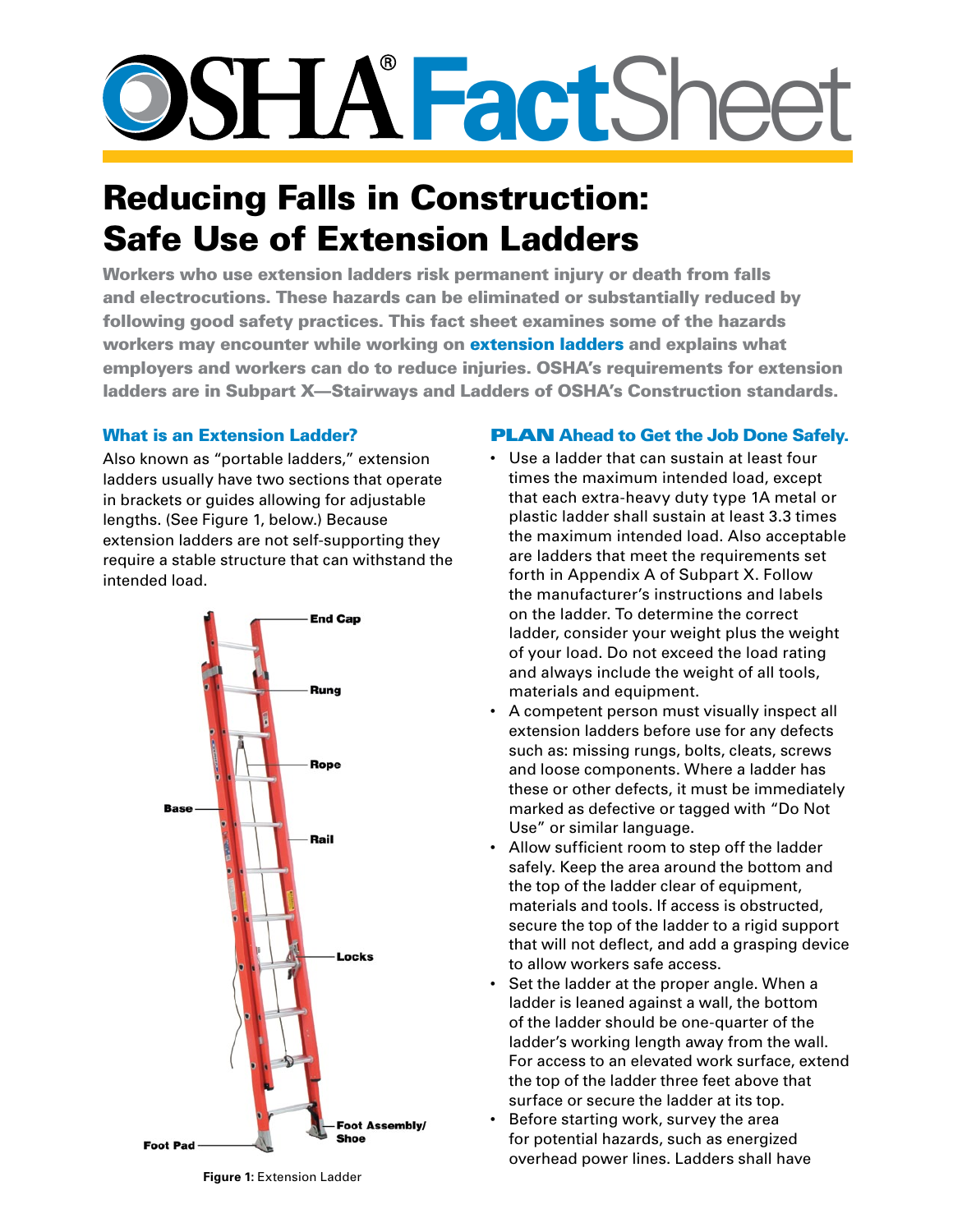nonconductive side rails if they are used where the worker or the ladder could contact exposed energized electrical equipment. Keep all ladders and other tools at least 10 feet away from any power lines.

- Set the base of the ladder so that the bottom sits securely and so both side rails are evenly supported. The ladder rails should be square to the structure against which it is leaning with both footpads placed securely on a stable and level surface.
- Secure the ladder's dogs or pawls before climbing.
- When using a ladder in a high-activity area, secure it to prevent movement and use a barrier to redirect workers and equipment. If the ladder is placed in front of a door, always block off the door.



**Figure 2:** Ladder extending three feet above the landing area.

#### PROVIDE the Right Extension Ladder for the Job with the Proper Load Capacity.

Select a ladder based on the expected load capacity (duty rating), the type of work to be done and the correct height. There are five categories of ladder duty ratings.

| Type   | <b>Duty Rating</b>  | Use        | Load       |
|--------|---------------------|------------|------------|
| $IAA*$ | <b>Special Duty</b> | Rugged     | $375$ lbs. |
| ΙA     | Extra Duty          | Industrial | 300 lbs.   |
|        | <b>Heavy Duty</b>   | Industrial | 250 lbs.   |
| Ш      | Medium Duty         | Commercial | $225$ lbs  |
| Ш      | Light Duty          | Household  | 200 lbs.   |

*Source for Types IA, I, II, III: Subpart X—Stairways and Ladders, Appendix A (American National Standards Institute (ANSI)) 14.1, 14.2, 14.5 (1982)) of OSHA's Construction standards. Source for Type IAA: ANSI 14.1, 14.2, 14.5 (2009), which are non-mandatory guidelines.*

#### **TRAIN Workers to Use Extension** Ladders Safely.

Employers must train each worker to recognize and minimize ladder-related hazards.



#### Safe Ladder Use—DO:

- Maintain a 3-point contact (two hands and a foot, or two feet and a hand) when climbing/ descending a ladder.
- Face the ladder when climbing up or descending.
- Keep the body inside the side rails.
- Use extra care when getting on or off the ladder at the top or bottom. Avoid tipping the ladder over sideways or causing the ladder base to slide out.
- Carry tools in a tool belt or raise tools up using a hand line. Never carry tools in your hands while climbing up/down a ladder.
- • Extend the top of the ladder three feet above the landing. (See Figure 2.)
- • Keep ladders free of any slippery materials.

#### Safe Ladder Use—DO NOT:

- • Place a ladder on boxes, barrels, or unstable bases.
- Use a ladder on soft ground or unstable footing.
- Exceed the ladder's maximum load rating.
- Tie two ladders together to make them longer.
- Ignore nearby overhead power lines.
- Move or shift a ladder with a person or equipment on the ladder.
- Lean out beyond the ladder's side rails.
- • Use an extension ladder horizontally like a platform.